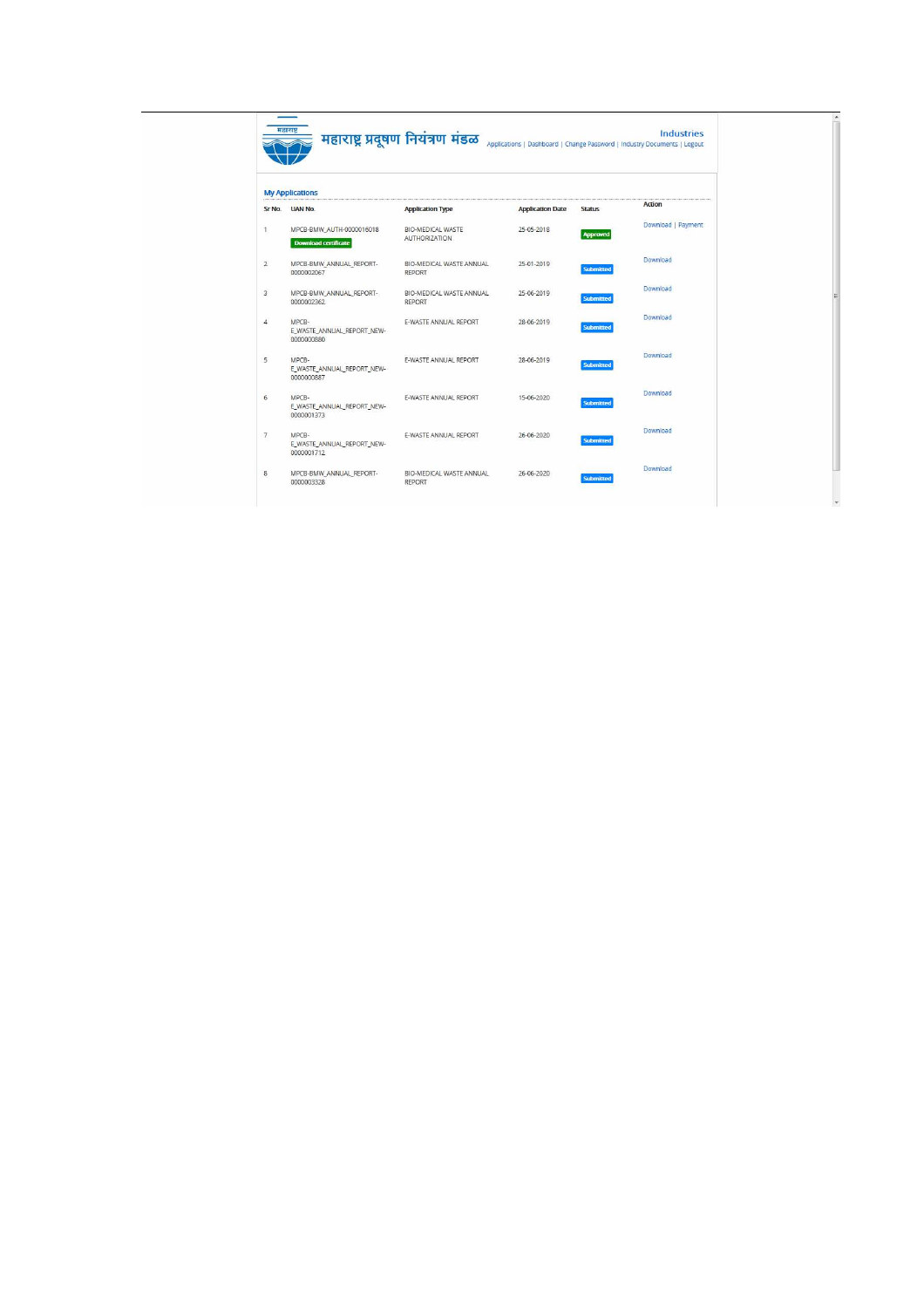## Form -  $IV$

**Form - IV**<br>(See rule 13)<br>ANNUAL REPORT<br>ANNUAL REPORT<br>December of the preceding year, by the occupier of health care facility (HCF) or common bio-medical waste<br>treatment facility (CBWTF)]

| Application Type: HCF                                                                                                      |                                                                                                    | Submit To<br>SRO-Pune I                              |  |  |  |
|----------------------------------------------------------------------------------------------------------------------------|----------------------------------------------------------------------------------------------------|------------------------------------------------------|--|--|--|
| i) Unit Name<br>Sahyadri Hospitals Ltd. Sahyadri<br><b>Super Speciality Hospital Hadapsar</b>                              | ii) Plant Name<br>Sahyadri Hospitals Ltd. Sahyadri Super Speciality<br><b>Hospital Hadapsar</b>    |                                                      |  |  |  |
| <b>Member of CBMWTF: Yes</b>                                                                                               |                                                                                                    | $\sim$ $^{\circ}$                                    |  |  |  |
| Type of Health Care Facility Bedded                                                                                        |                                                                                                    |                                                      |  |  |  |
| 1) Particulars                                                                                                             |                                                                                                    |                                                      |  |  |  |
| i) First Name                                                                                                              | ii) Middle Name                                                                                    |                                                      |  |  |  |
| Dr. Amrita                                                                                                                 | <b>Suresh</b>                                                                                      | <b>iii)</b> Last Name<br>Vaidya                      |  |  |  |
| 1) Designation<br><b>Chief Of Medical Services</b>                                                                         | <b>v) Aadhaar No</b>                                                                               | vi) PAN N-                                           |  |  |  |
| vii) Address as per Aadhaar Card<br>Livstonia, 2/19 Palm Groves, B T<br>Kawade Road, Mundhava, Pune,<br>Maharashtra 411036 | viii) Tel. No.<br>9822441589                                                                       | ix) Fax No.<br>02067210500                           |  |  |  |
| x) e-mail<br>amrita.vaidya@sahyadrihospitals.co<br>m                                                                       | xi) URL of website<br>https://www.sahyadrihospital.com<br>$\mathcal{N}$                            |                                                      |  |  |  |
| 2) Details of the HCF                                                                                                      | 囁                                                                                                  | Þ.                                                   |  |  |  |
| i) Name of the HCF<br>SHL Sahyadri Super Speciality<br>Hospital Hadapsar                                                   | ii) Email<br>amrita.vaidya@sahyadrihospitals.com                                                   | iii) Name of the contact person<br>Dr. Amrita Vaidya |  |  |  |
| iv) Contact No.<br>9822441589                                                                                              |                                                                                                    |                                                      |  |  |  |
| 3) Address of the HCF                                                                                                      |                                                                                                    |                                                      |  |  |  |
| <b>Building Name/Building</b><br>NO./Survey Number<br>163a/1a/26a, 163a/1a/5, 163a/1a/21                                   | ii) Street / Village<br>Bhosale Garden, Near Hadapsar Post Office                                  | iii) City / Taluka<br>Hadapsar - Pune                |  |  |  |
| <b>iv) District</b><br>Pune                                                                                                | v) Pin-Code Number<br>411028                                                                       | vi) Near by Landmark                                 |  |  |  |
| vii) Latitude coordinate<br>19.997454                                                                                      | viii) Longitude coordinate<br>73.789803                                                            | ix) Ownership<br>Private                             |  |  |  |
|                                                                                                                            | 4) Status of Consent and Authorisation under the Bio-Medical Waste (Management and Handling) Rules |                                                      |  |  |  |
| i)Authorization No.<br>Format 1.0/BO/PSO/CC-1908000461                                                                     | ii) Authorization validity Date<br>2023-01-08                                                      |                                                      |  |  |  |
| <b>i)Consent Number</b><br>Format 1.0/BO/PSO/CC-1908000461                                                                 | ii)Consent validity Date<br>2023-01-08                                                             |                                                      |  |  |  |
| 5) Total No of Beds (As per valid Authorization)                                                                           |                                                                                                    | 138                                                  |  |  |  |
|                                                                                                                            | 6) Registration Number (e.g. Bombay Nursing Home reg. no., MSDC, MBTC)                             | LCBP-2018-00004                                      |  |  |  |
| 7) Registration Expiry Date                                                                                                |                                                                                                    | 2021-03-31                                           |  |  |  |
| 8) Faculty of Medicine                                                                                                     |                                                                                                    |                                                      |  |  |  |
| $\bullet$ .                                                                                                                |                                                                                                    |                                                      |  |  |  |

i.